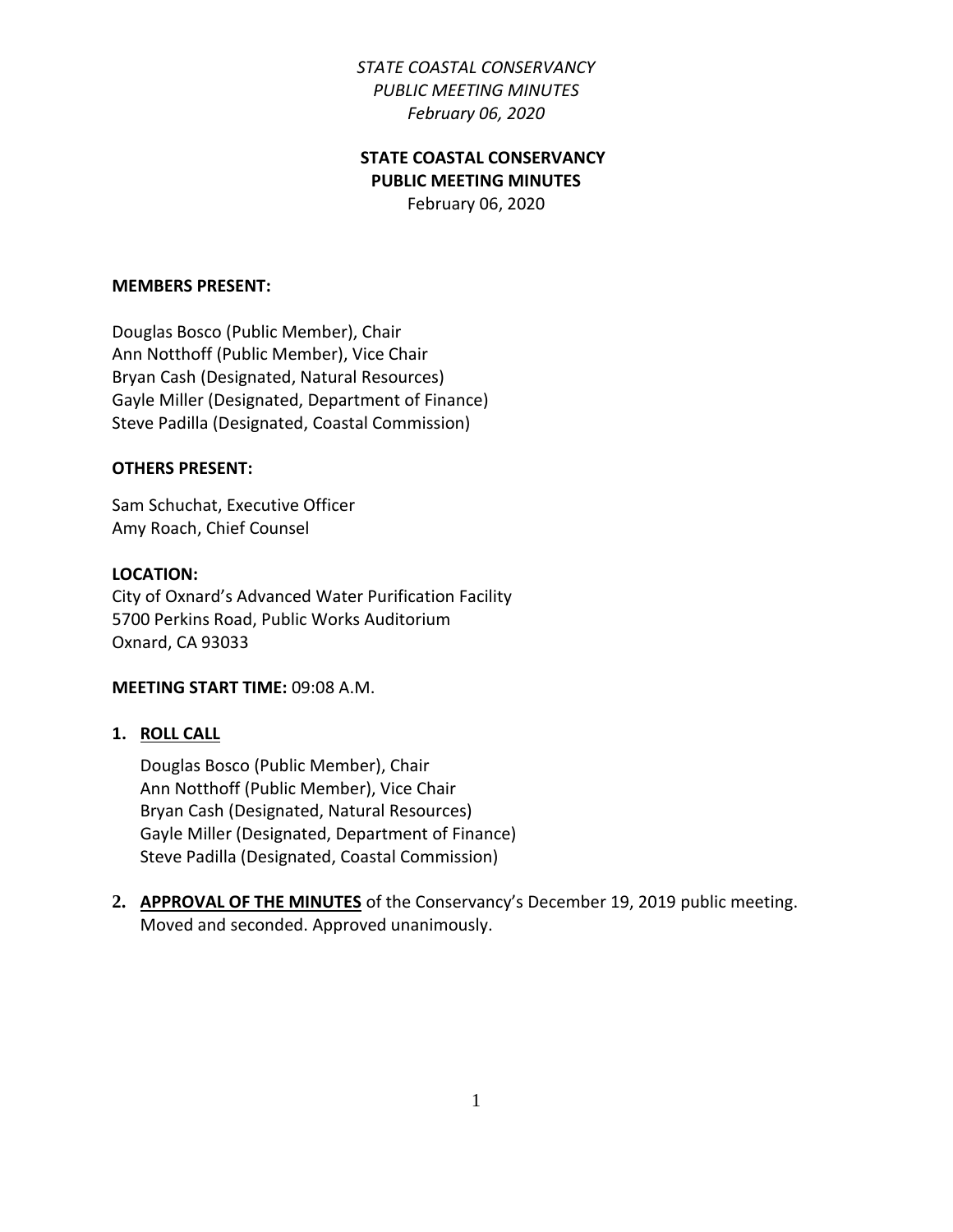#### **3. CONSENT ITEMS**

Chair Bosco asked the board if any member requested any consent item be removed. Hearing no such request, the following consent items were moved for approval, seconded, and approved unanimously:

#### **A. HOUDA POINT**

Resolution:

"The State Coastal Conservancy hereby authorizes the disbursement of an amount not to exceed ninety thousand dollars (\$90,000) to the Trinidad Coastal Land Trust for construction of public access improvements at Houda Point in Humboldt County.

Prior to commencement of the project, the grantee shall submit for the review and written approval of the Executive Officer of the Conservancy (Executive Officer) the following:

- 1. A detailed work program, schedule, and budget.
- 2. Names and qualifications of any contractors to be retained in carrying out the project.
- 3. A plan for acknowledgement of Conservancy.
- 4. Evidence that all permits and approvals required to implement the project have been obtained.
- 5. A recorded agreement pursuant to Public Resources Code 31116(d) sufficient to protect the public interest in the improvements.

In addition, to the extent appropriate, the Trinidad Coastal Land Trust shall incorporate the guidelines of the Conservancy's 'Standards and Recommendations for Accessway Location and Development' and the requirements of all applicable federal and state laws governing barrier-free access for persons with disabilities into the Houda Point Access Improvements Project."

#### Findings:

"Based on the accompanying staff report and attached exhibits, the State Coastal Conservancy hereby finds that:

1. The proposed authorization is consistent with Chapter 9 of Division 21 of the Public Resources Code, regarding the creation of system of public accessways.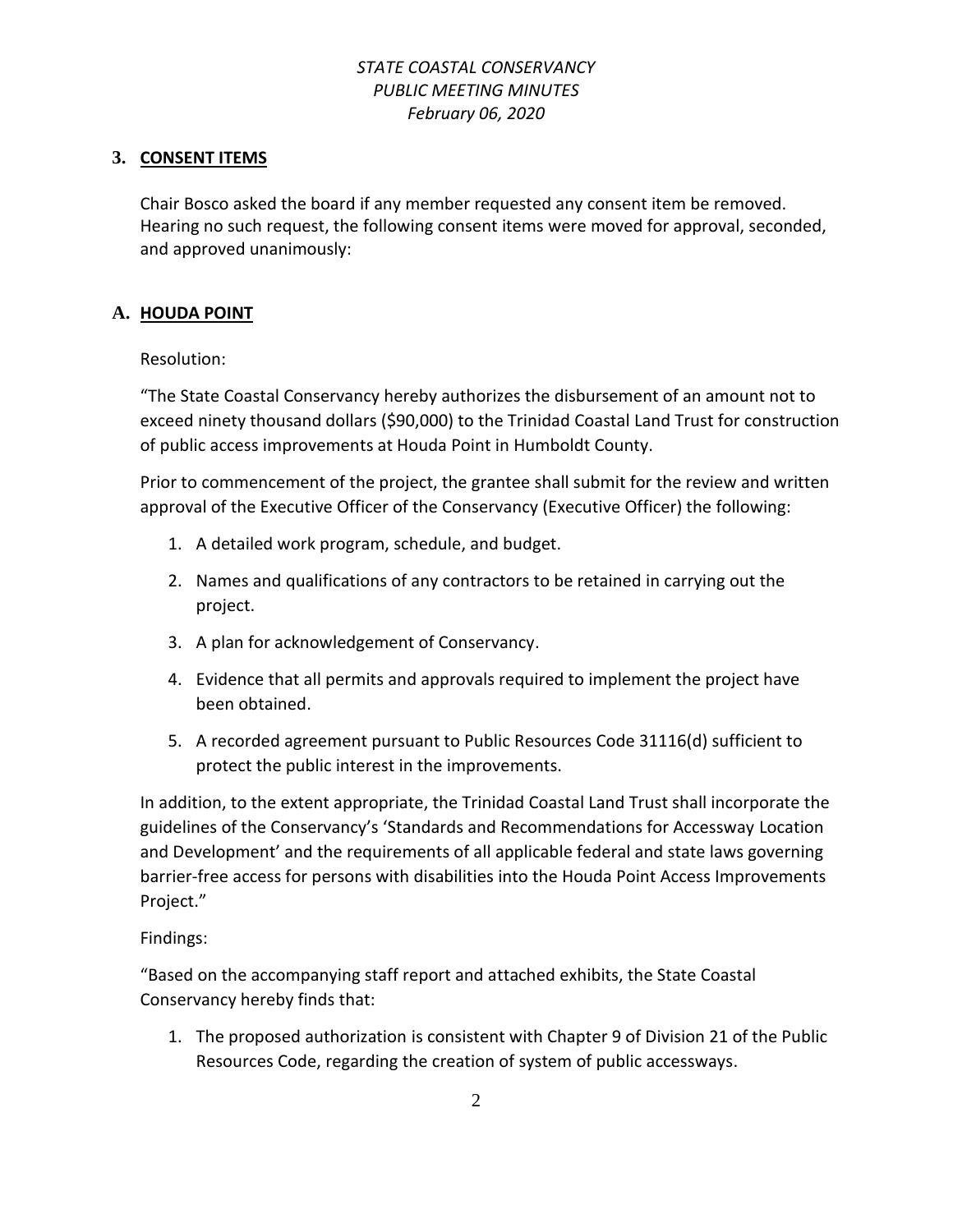- 2. The proposed project is consistent with the current Conservancy Project Selection Criteria and Guidelines.
- 3. The Trinidad Coastal Land Trust is a nonprofit organization organized under section 501(c)(3) of the U.S. Internal Revenue Code."

# **B. SANTA MARIA RIVER LEVEE TRAIL**

Resolution:

"The State Coastal Conservancy hereby authorizes the disbursement of an amount not to exceed forty thousand dollars (\$40,000) to the County of Santa Barbara ("the grantee") to prepare a design and feasibility study for the Santa Maria River Levee Trail in Santa Barbara County.

Prior to commencement of the project, the grantee shall submit for the review and written approval of the Executive Officer of the Conservancy (Executive Officer) the following:

- 1. A detailed work program, schedule, and budget.
- 2. Names and qualifications of any contractors to be retained in carrying out the project.
- 3. A plan for acknowledgement of Conservancy funding.
- 4. In addition, to the extent appropriate, the grantee shall incorporate the guidelines of the Conservancy's 'Standards and Recommendations for Accessway Location and Development' and the requirements of all applicable federal and state laws governing barrier-free access for persons with disabilities into the project."

# Findings:

"Based on the accompanying staff report and attached exhibits, the State Coastal Conservancy hereby finds that:

- 1. The proposed authorization is consistent with Chapter 9 of Division 21 of the Public Resources Code, regarding public access.
- 2. The proposed project is consistent with the current Conservancy Project Selection Criteria and Guidelines."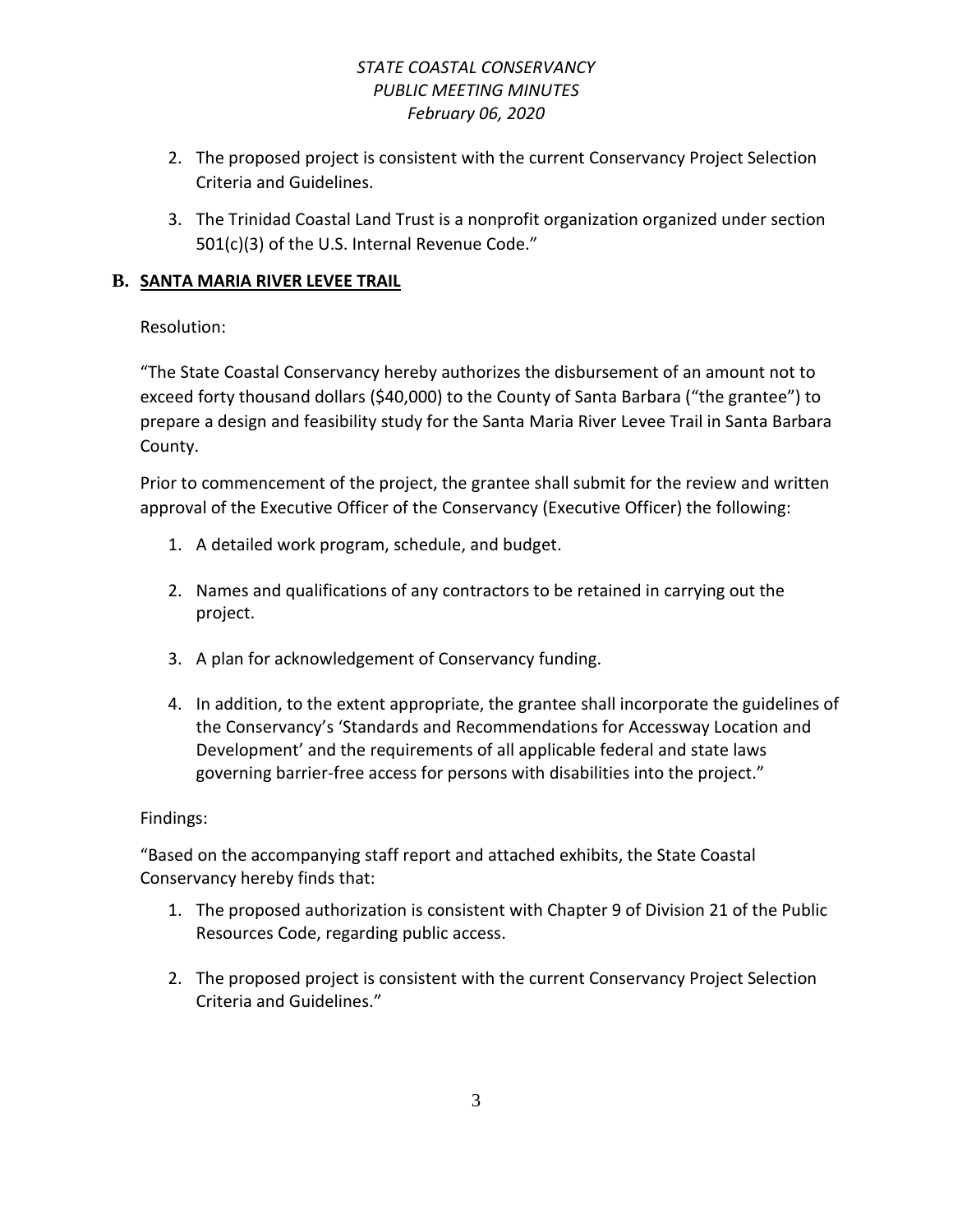#### **C. ROCKVILLE TRAILS PRRESERVE**

Resolution:

"The State Coastal Conservancy hereby authorizes the disbursement of up to two hundred thousand dollars (\$200,000) to the Solano Land Trust (SLT) for construction of a staging area and other public amenities to allow access to a new 2.21-mile Bay Area Ridge Trail segment at Rockville Trails Preserve, subject to the following conditions:

- 1. Prior to commencing the project, the SLT shall submit for the review and approval of the Executive Officer of the Conservancy a work program, including project schedule and budget, the names of any contractors and/or subcontractors to be employed on the project, evidence that all permits and approvals necessary to implement the project have been obtained; and a signing plan for the project
- 2. Prior to commencing the project, the SLT shall enter into and record an agreement consistent with Section 31116(c) of the Public Resources Code to protect the public's interest in the improvements.
- 3. The SLT shall provide evidence that all necessary permits and approvals have been obtained."

Findings:

"Based on the accompanying staff report and attached exhibits, the State Coastal Conservancy hereby finds that:

- 1. The proposed project is consistent with the Project Selection Criteria and Guidelines, last updated by the Conservancy on September 20, 2007.
- 2. The proposed authorization is consistent with the purposes and objectives of Chapter 4.5 of Division 21 of the Public Resources Code, regarding public access improvements to and around San Francisco Bay.
- 3. The Conservancy has independently reviewed and considered the "Mitigated Negative Declaration of the Solano County Department of Resource Management – Rockville Trails Preserve" adopted by Solano County on June 20, 2017 and attached to the accompanying staff recommendation as Exhibit 4. The Conservancy finds that the project, with the mitigation measures incorporated into the project, avoids, reduces or mitigates potential significant environmental effects and that there is no substantial evidence that the project will have a significant effect on the environment, as defined in 14 California Code of Regulations Section 15382.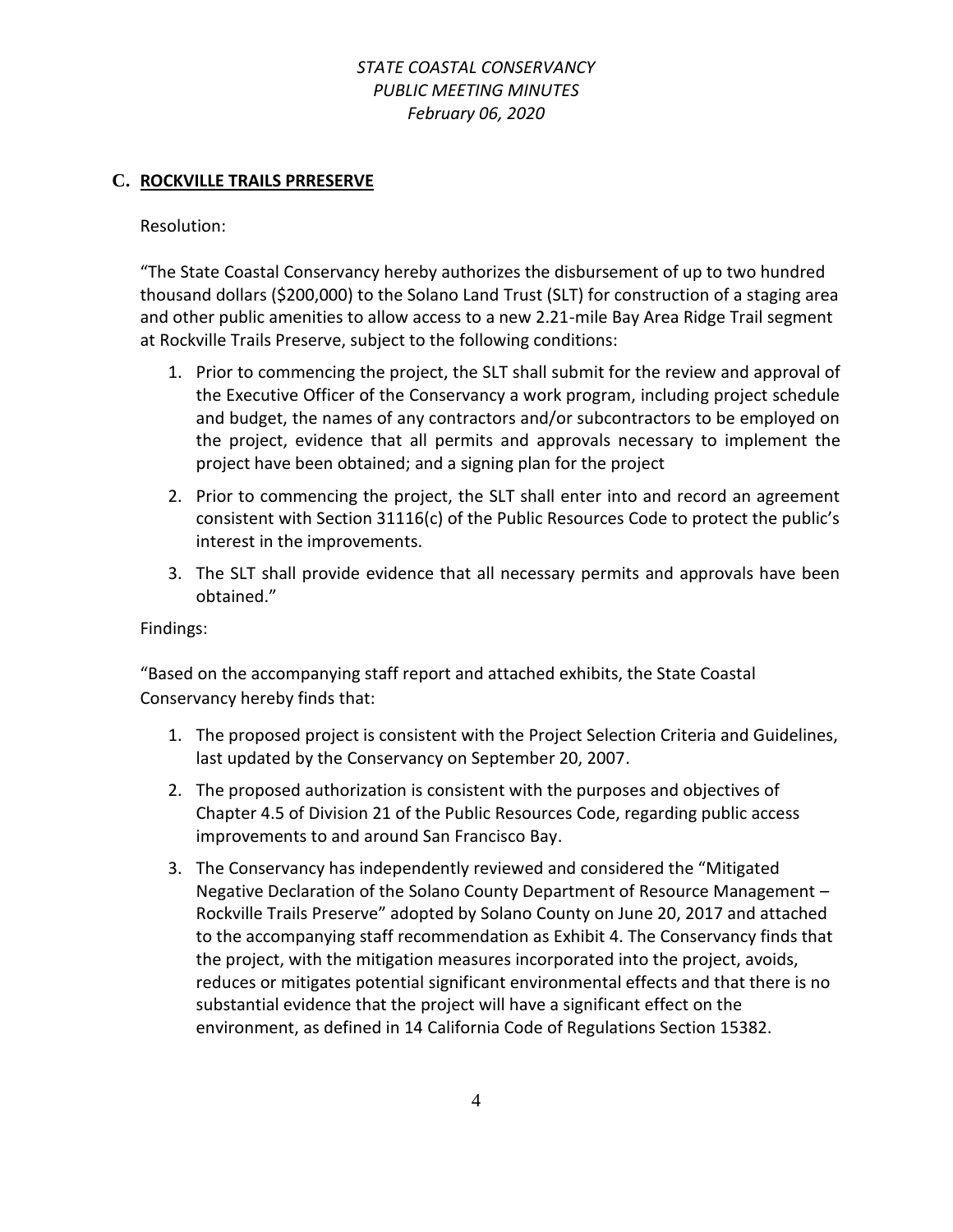4. The SLT is a nonprofit organization existing under section 501(c)(3) of the U.S. Internal Revenue Code."

#### **D. RESTORE A TWO-MILE REACH OF THE NAPA RIVER**

#### Resolution:

"The State Coastal Conservancy hereby authorizes the disbursement of an amount not to exceed one million seven hundred thousand dollars (\$1,700,000) to the County of Napa ("the grantee") to restore Group D of the Oakville to Oak Knoll Restoration Project along the Napa River, subject to the following condition:

- 1. Prior to commencement of the project, the grantee shall submit the following for review and written approval by the Executive Officer of the Conservancy (Executive Officer):
	- a. A detailed work program, schedule, and budget.
	- b. Names and qualifications of any contractors to be retained in carrying out the project.
	- c. A plan for acknowledgement of Conservancy funding and Proposition 1 as the source of that funding.
	- d. Evidence that all permits and approvals required to implement the project have been obtained.
	- e. Evidence that the grantee has entered into agreements sufficient to enable the grantee to implement, operate, and maintain the project."

#### Findings:

"Based on the accompanying staff report and attached exhibits, the State Coastal Conservancy hereby finds that:

- 1. The proposed authorization is consistent with Chapter 4.5 of Division 21 of the Public Resources Code, regarding the San Francisco Bay Area Conservancy Program.
- 2. The proposed project is consistent with the current Conservancy Project Selection Criteria and Guidelines."

#### **E. CORTE MADERA CREEK**

Resolution:

"The State Coastal Conservancy hereby authorizes the disbursement of an amount not to exceed two hundred thirty-nine thousand seven hundred and nineteen dollars (\$239,719)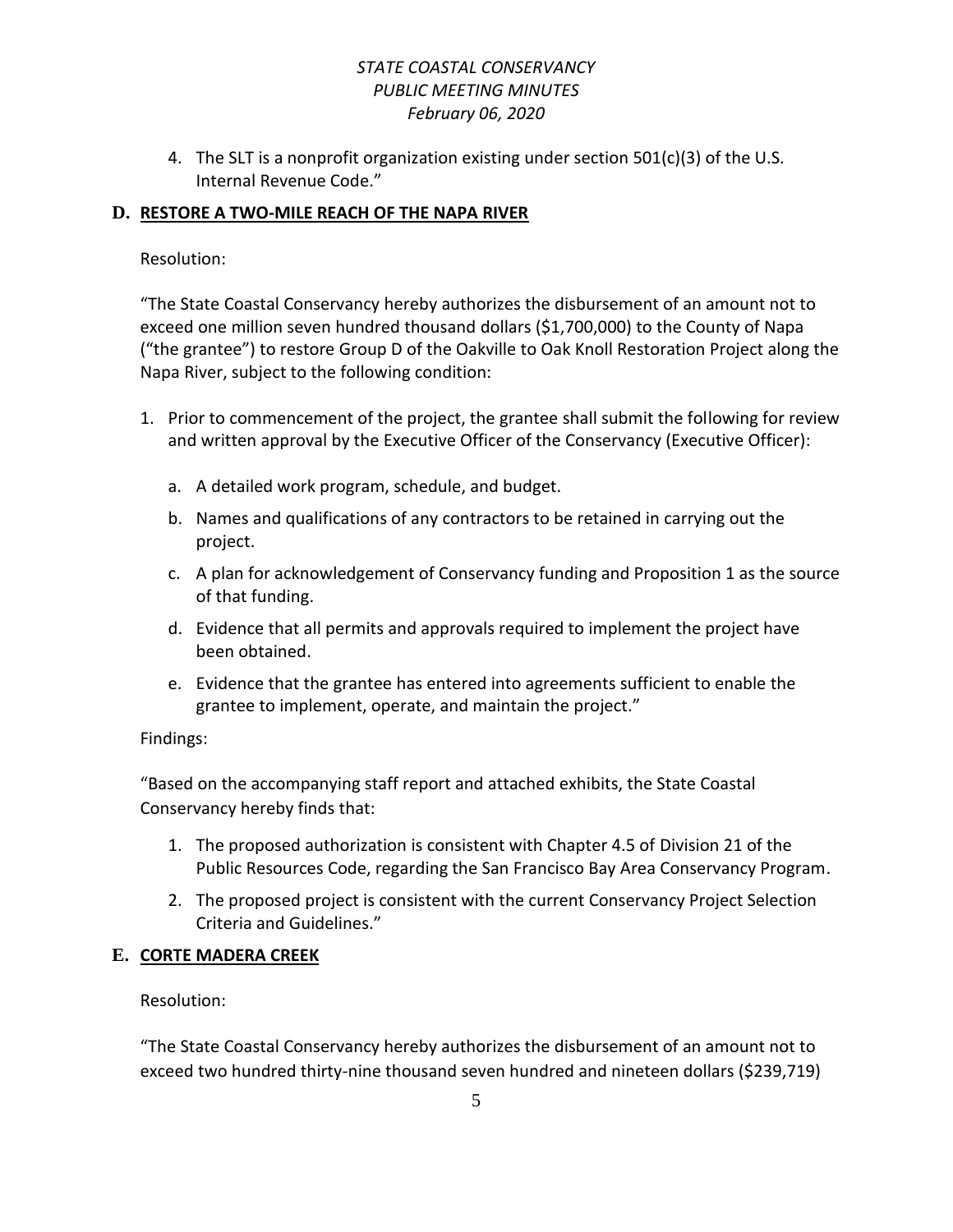to the Friends of Corte Madera Creek Watershed ("the grantee") to prepare design criteria, alternatives, and 35% design drawings, and prepare a Basis of Design Report for channel modifications to improve fish passage for adult steelhead and coho salmon in a 3,100-foot long channelized portion of the Corte Madera Creek in Marin County.

Prior to commencement of the project, the grantee shall submit for the review and written approval of the Executive Officer of the Conservancy (Executive Officer) the following:

- 1. A detailed work program, schedule, and budget.
- 2. Names and qualifications of any contractors to be retained in carrying out the project.
- 3. A plan for acknowledgement of Conservancy funding and Proposition 1 as the source of that funding."

#### Findings:

"Based on the accompanying staff report and attached exhibits, the State Coastal Conservancy hereby finds that:

- 1. The proposed authorization is consistent with Chapter 4.5 of Division 21 of the Public Resources Code, Sections 31160-31165, regarding the San Francisco Bay Area Conservancy Program.
- 2. The proposed project is consistent with the current Conservancy Project Selection Criteria and Guidelines.
- 3. The Friends of Corte Madera Creek Watershed is a nonprofit organization organized under section 501(c)(3) of the U.S. Internal Revenue Code."

#### **F. REGIONAL FOREST AND FIRE CAPACITY PROGRAM**

Resolution:

"The State Coastal Conservancy hereby authorizes the disbursement of an amount not to exceed six hundred seventy thousand dollars (\$670,000) to augment the Conservancy's October 17, 2019 authorization, for the following nonprofit organization and public agencies to carry out planning and implementation projects that will improve forest health and reduce fire threat and that may reduce greenhouse gas (GHG) emissions and increase carbon sequestration within the State Coastal Conservancy's jurisdiction as follows: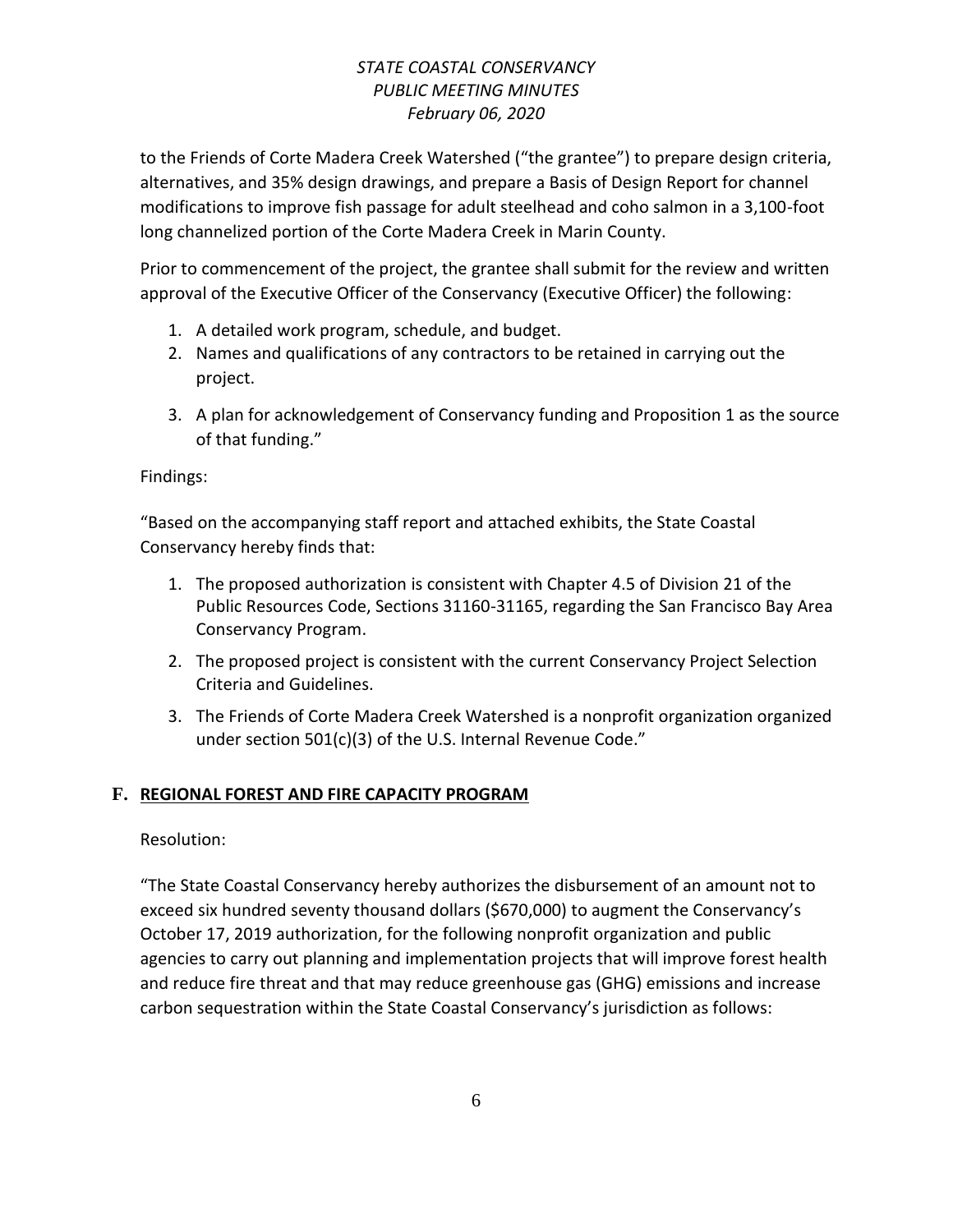- San Mateo County Resource Conservation District (Santa Cruz Mountains Stewardship Network): One hundred thousand dollars (\$100,000) to improve vegetation mapping using LIDAR / GIS in Santa Clara and Santa Cruz counties.
- Contra Costa Resource Conservation District: Four hundred thousand dollars (\$400,000) to the Contra Costa County RCD, which will partner with the Alameda County RCD, to develop forest management plans and projects, secure permits, conduct stakeholder coordination, education and outreach, and implement demonstration projects in western Alameda and Contra Costa Counties.
- Amah Mutsun Land Trust: One Hundred Seventy thousand dollars (\$170,000) to the Amah Mutsun Land Trust to implement a prescribed burn program on public and private lands in San Mateo, Santa Cruz and Monterey Counties.

This authorization is subject to all of the conditions in the October 17, 2019 authorization, which is shown in Exhibit 2 to the accompanying staff recommendation."

# Findings:

"Based on the accompanying staff report and attached exhibits, the State Coastal Conservancy hereby finds that:

- 1. The proposed authorization is consistent with Division 21 of the Public Resources Code Section 31113, regarding addressing climate change and potential climate change impacts.
- 2. The proposed project is consistent with the current Conservancy Project Selection Criteria and Guidelines.
- 3. The Amah Mutsun Land Trust is a nonprofit organization organized under section 501(c)(3) of the U.S. Internal Revenue Code."

# **G. WHITE SLOUGH RESTORATION PROJECT**

#### Resolution:

"The State Coastal Conservancy hereby authorizes disbursement of an amount not to exceed eight hundred thirty two thousand, one hundred and thirteen dollars (\$838,113) received from the California Department of Fish and Wildlife (CDFW) to the Humboldt County Resource Conservation District (HCRCD) complete construction and implement post-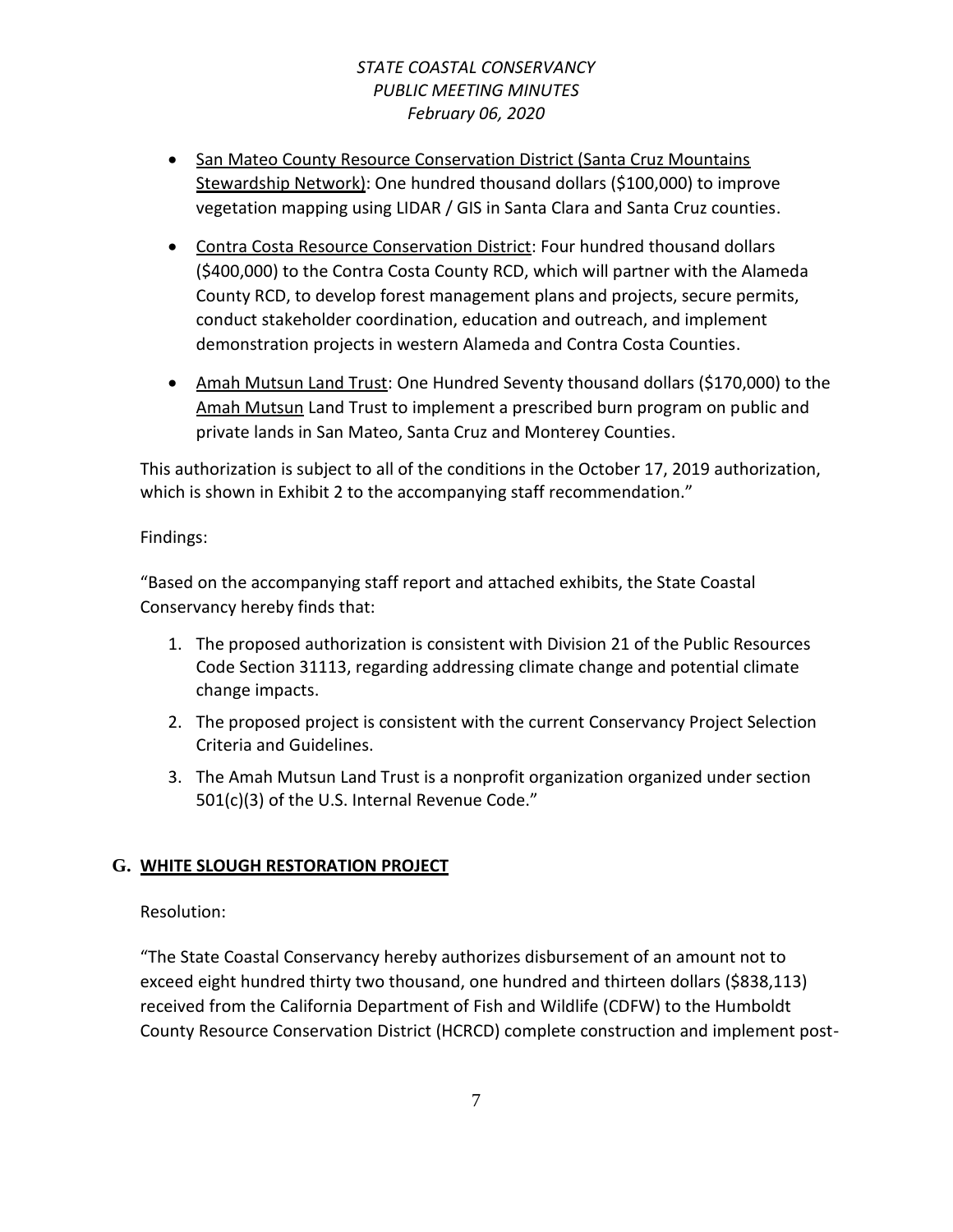construction monitoring of the White Slough Restoration Project in the Humboldt Bay National Wildlife Refuge on Humboldt Bay.

- 1. Prior to commencement of the project, the grantee shall submit the following for review and written approval by the Executive Officer of the Conservancy (Executive Officer):
	- a. A detailed work program, schedule, and budget.
	- b. Names and qualifications of any contractors to be retained in carrying out the project.
	- c. A plan for acknowledgment of Conservancy and California Department of Fish and Wildlife (CDFW) funding.
	- d. Evidence that all permits and approvals required to implement the project have been obtained.
- 2. HCRCD shall provide the Conservancy with any information, documentation or other assistance needed by the Conservancy to comply with the requirements of the CDFW grant."

Findings:

"Based on the accompanying staff report and attached exhibits, the State Coastal Conservancy hereby finds that:

- 1. Disbursement of additional funds for the implementation of the project remains consistent with Public Resources Code sections 31220 and 31113 and with the resolution, findings and discussion accompanying the Conservancy authorization of May 26, 2016, attached as Exhibit 2 to the accompanying staff recommendation.
- 2. The proposed authorization remains consistent with the current Conservancy Project Selection Criteria and Guidelines."

# **4. EXECUTIVE OFFICER REPORT**

**A.** Amy Hutzel, Deputy Executive Officer, led the workshop on the Conservancy's draft Justice, Equality, Diversity, and Inclusion Guidelines. During the workshop, at 9:31 AM, the Conservancy meeting was adjourned, and the Conservancy held break-out discussion groups that were open to the public. No more than one Conservancy board member participated in each discussion group. At 10:20 AM, the Conservancy meeting restarted, with all board members present. When the meeting resumed, the workshop continued with Conservancy discussion of the break-out session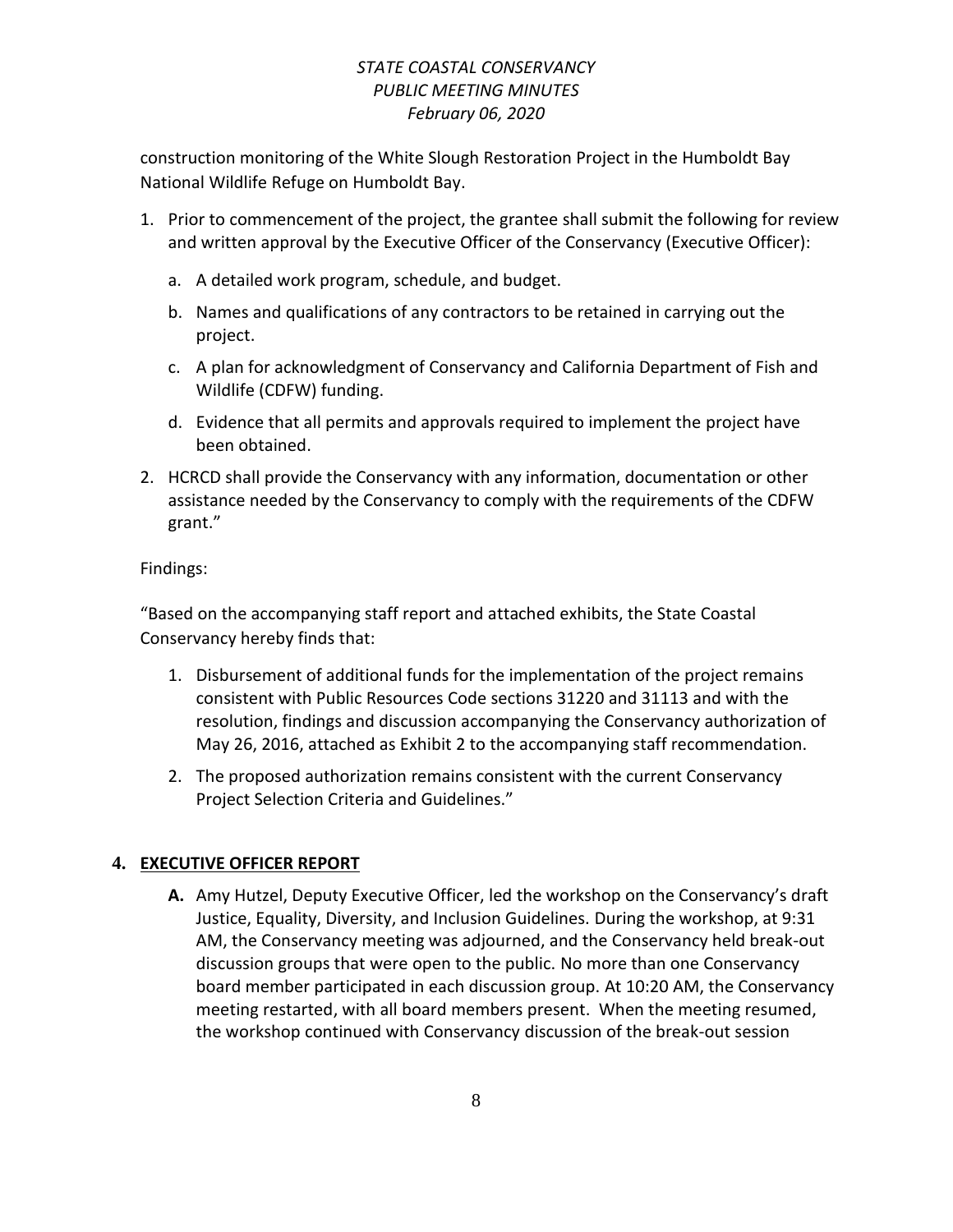information, followed by taking public comments on the draft Justice, Equality, Diversity, and Inclusion Guidelines.

- **B.** Amy Hutzel, Deputy Executive Officer, presented the Conservancy 2020 Strategic Plan Annual Progress Report.
- **C.** Sam Schuchat, Executive Officer, presented the legislative report.

#### **SOUTH COAST**

# **5. CITY OF LONG BEACH TO CONSTRUCT A WATER TREATMENT**

Emely Lopez of the Coastal Conservancy presented the Staff Recommendation.

Speaking in favor of the Staff Recommendation: Melissa You of the City of Long Beach.

Resolution:

"The State Coastal Conservancy hereby authorizes the disbursement of an amount not to exceed five hundred thousand dollars (\$500,000) to the City of Long Beach ("the grantee") to construct a water treatment facility and two acres of surrounding green space that include a one-acre wetland and trails that connect two nearby parks and provide an inland connection to the California Coastal Trail in the Willmore neighborhood of Long Beach.

Prior to commencement of the project, the grantee shall submit for the review and written approval of the Executive Officer of the Conservancy (Executive Officer) the following:

- 1. A detailed work program, schedule, and budget.
- 2. Names and qualifications of any contractors to be retained in carrying out the project.
- 3. A plan for acknowledgement of Conservancy funding.
- 4. In implementing its project, the grantee shall comply with all mitigation measures and monitoring and reporting requirements for its project that are identified in Long Beach Municipal Urban Stormwater Treatment project Initial Study-Mitigated Negative Declaration (see Exhibit 3) and in any permits, approvals or additional environmental documentation required for the project."

Findings: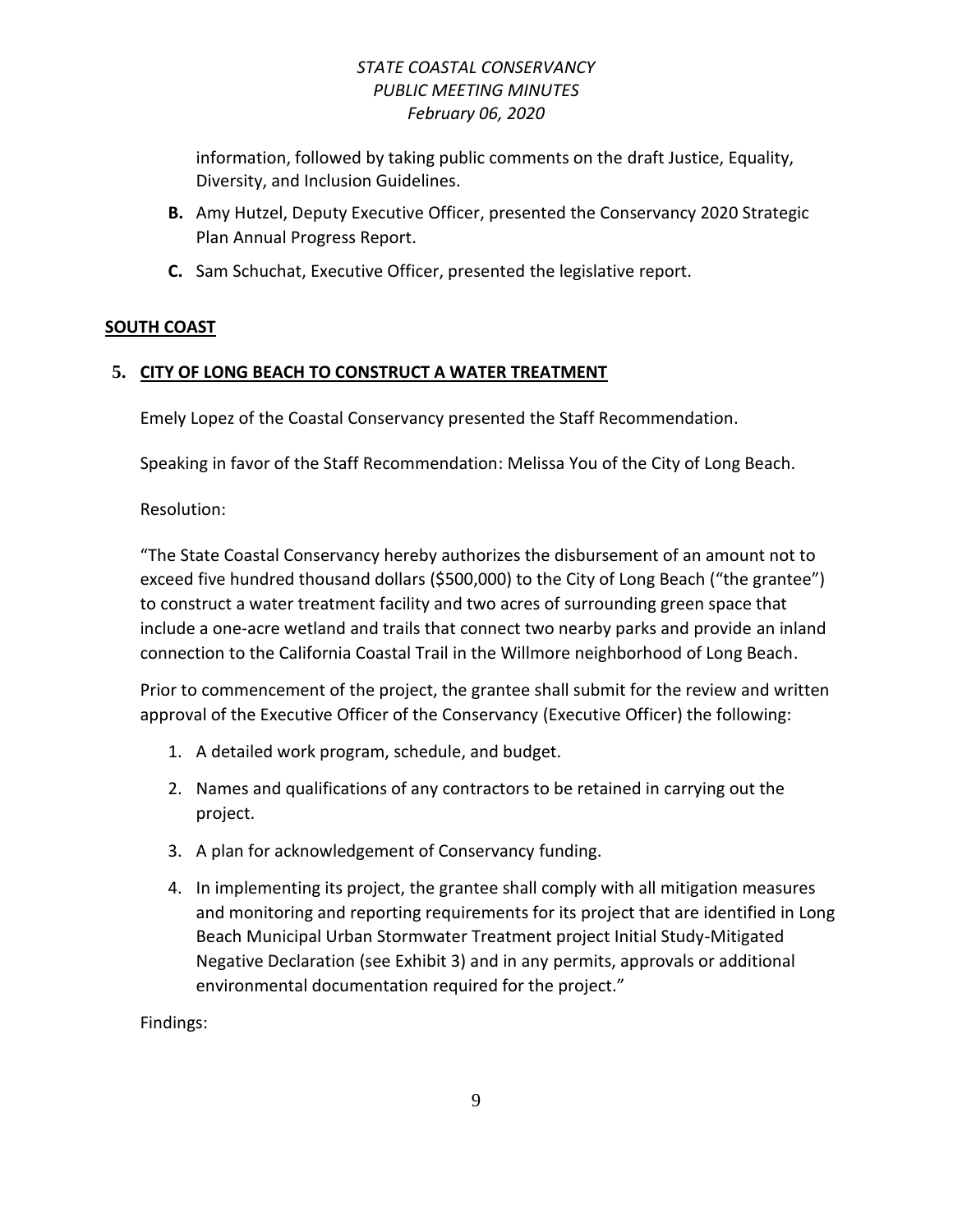"Based on the accompanying staff report and attached exhibits, the State Coastal Conservancy hereby finds that:

- 1. The proposed authorization is consistent with Chapter 5.5 of Division 21 of the Public Resources Code, regarding public access.
- 2. The proposed project is consistent with the current Conservancy Project Selection Criteria and Guidelines.
- 3. The Conservancy has independently reviewed and considered the Long Beach Municipal Urban Stormwater Treatment Project Initial Study-Mitigated Negative Declaration (ISMND) adopted by the City of Long Beach on July 31, 2017 pursuant to the California Environmental Quality Act ("CEQA") and attached to the accompanying staff recommendation as Exhibit 3. The Conservancy finds that the proposed project as designed and mitigated avoids, reduces, or mitigates the potentially significant environmental effects to a less-than-significant level and that there is no substantial evidence based on the record as a whole that the project may have a significant effect on the environment, as defined in 14 Cal. Code Regulations Section 15382."

Moved and seconded. Approved unanimously.

# **6. VENTURA HARBOR COMMERCIAL FISH PIER**

Sam Jenniches of the Coastal Conservancy presented the Staff Recommendation.

Speaking in favor of the Staff Recommendation: Brian Pendleton of Ventura Port District.

Resolution:

"The State Coastal Conservancy hereby authorizes the disbursement of an amount not to exceed three hundred eighteen thousand and six hundred dollars (\$318,600) to the Ventura Port District ("the grantee") to install a one-ton derrick crane at the Ventura Harbor Commercial Fish Pier and to enhance a commercial fishing gear storage and net repair facility in Ventura Harbor, County of Ventura.

Prior to commencement of the project, the grantee shall submit for the review and written approval of the Executive Officer of the Conservancy (Executive Officer) the following:

- 1. A detailed work program, schedule, and budget.
- 2. Names and qualifications of any contractors to be retained in carrying out the project.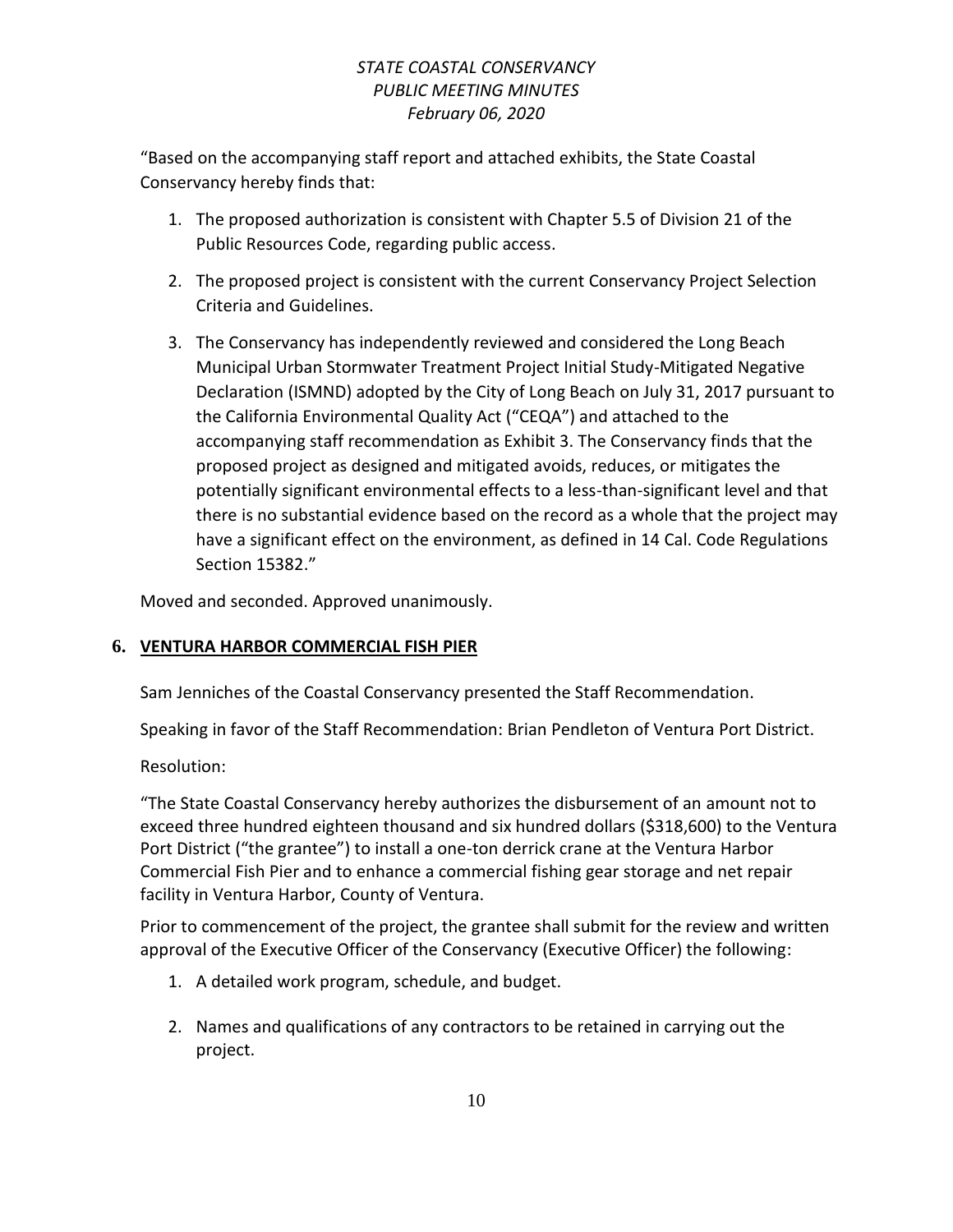- 3. A plan for acknowledgement of Conservancy funding.
- 4. Evidence that the grantee has entered into agreements sufficient to enable the grantee to implement, operate, and maintain the project."

#### Findings:

"Based on the accompanying staff report and attached exhibits, the State Coastal Conservancy hereby finds that:

- 1. The proposed authorization is consistent with Chapter 7 of Division 21 of the Public Resources Code, regarding Urban Waterfront Restoration.
- 2. The proposed project is consistent with the current Conservancy Project Selection Criteria and Guidelines.

Moved and seconded. Approved unanimously.

#### **7. NORTH BEACH OF THE CRYSTAL COVE**

Rodrigo Garcia of the Coastal Conservancy presented the Staff Recommendation.

Speaking in favor of the Staff Recommendation: Kate Wheeler and Laura Davick of the Crystal Cove Conservancy.

"The State Coastal Conservancy hereby authorizes the disbursement of an amount not to exceed two million dollars (\$2,000,000) to the Crystal Cove Conservancy ("the grantee") to restore 17 historic cottages on North Beach of the Crystal Cove Historic District for the purpose of increasing lower cost coastal accommodations in California.

Prior to commencement of the project, the grantee shall submit for the review and written approval of the Executive Officer of the Conservancy (Executive Officer) the following:

- 1. A detailed work program, schedule, and budget.
- 2. Names and qualifications of any contractors to be retained in carrying out the project.
- 3. A plan for acknowledgement of Conservancy funding.
- 4. Evidence that all permits and approvals required to implement the project have been obtained.
- 5. Evidence that the grantee has entered into an agreement with the landowner sufficient to enable the grantee to implement, operate, and maintain the project.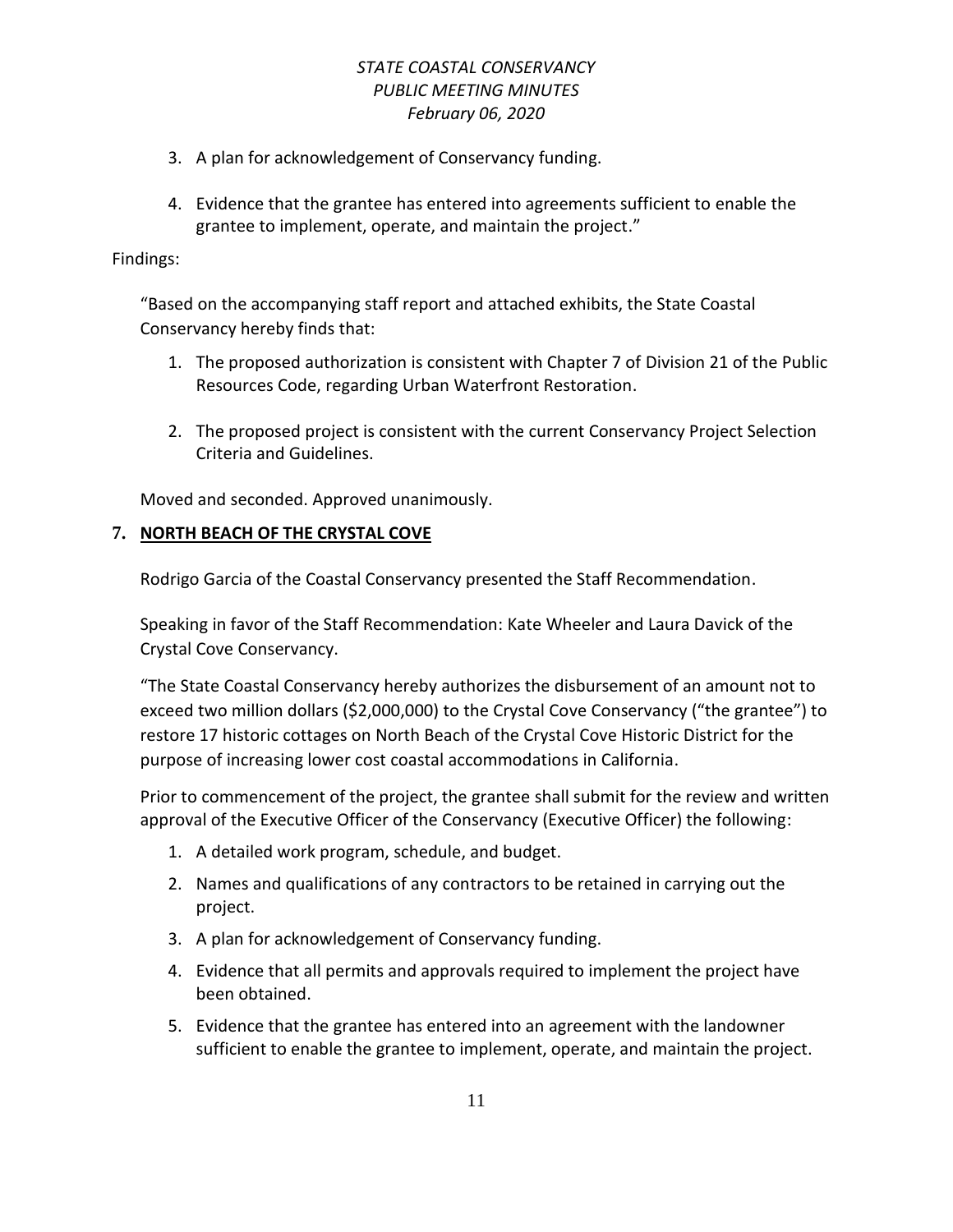The grantee shall enter into and record an agreement pursuant to Public Resources Code 31116(c) sufficient to protect the public interest in the improvements.

The grantee shall ensure that the project follows the rental rates for the cottages established by the California Coastal Commission in the Coastal Development Permit No. 5- 16-0552 as referenced in Exhibit 5."

#### Findings:

"Based on the accompanying staff report and attached exhibits, the State Coastal Conservancy hereby finds that:

- 1. The proposed authorization is consistent with Chapter 10 of Division 21 of the Public Resources Code, regarding Lower Cost Coastal Accommodations.
- 2. The proposed project is consistent with the current Conservancy Project Selection Criteria and Guidelines.
- 3. The Crystal Cove Conservancy is a nonprofit organization organized under section 501(c)(3) of the U.S. Internal Revenue Code.
- 4. The Conservancy has independently reviewed the Crystal Cove Historic District Preservation and Public Use Plan Final Environmental Impact Report, adopted by the California Department of Parks and Recreation on February 25, 2003, attached to the accompanying Staff Recommendation as Exhibit 4, and finds that there is no substantial evidence that the project, as mitigated, will have a significant effect on the environment, as defined in 14 Cal. Code Regulations Section 15382."

Moved and seconded. Approved unanimously.

# **CENTRAL COAST**

# **8. WATSONVILLE SLOUGH FARM**

Trish Chapman of the Coastal Conservancy presented the Staff Recommendation.

Resolution:

"The State Coastal Conservancy hereby authorizes the disbursement of an amount not to exceed three hundred thousand dollars (\$300,000) to the Land Trust of Santa Cruz County ("the grantee") to prepare plans, designs, environmental review documents, and permit applications for five miles of public trails and a trail staging area at the Watsonville Slough Farm, near Watsonville.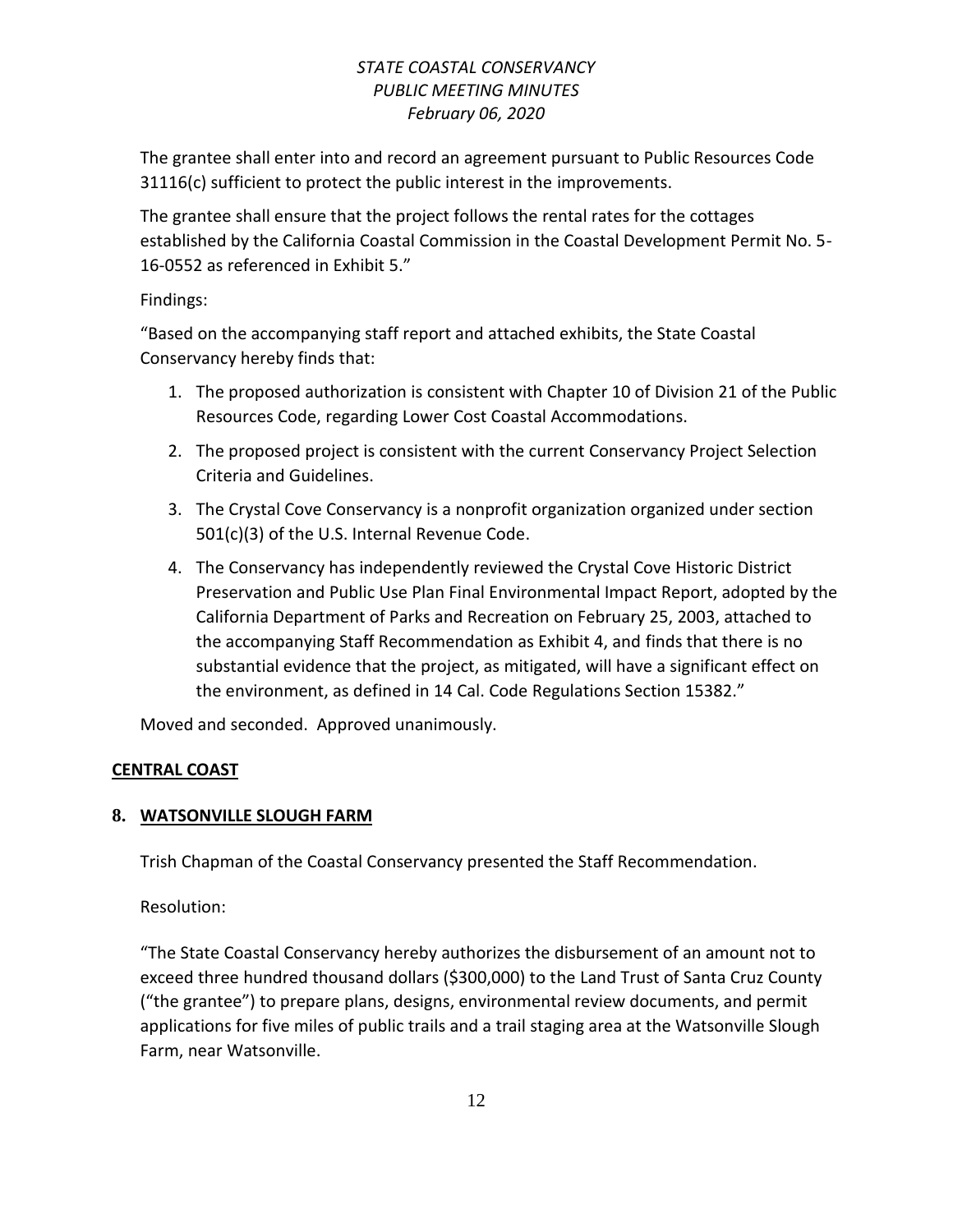Prior to commencement of the project, the grantee shall submit for the review and written approval of the Executive Officer of the Conservancy (Executive Officer) the following:

- 1. A detailed work program, schedule, and budget.
- 2. Names and qualifications of any contractors to be retained in carrying out the project.
- 3. A plan for acknowledgement of Conservancy funding.
- 4. In addition, to the extent appropriate, the grantee shall incorporate the guidelines of the Conservancy's 'Standards and Recommendations for Accessway Location and Development' and the requirements of all applicable federal and state laws governing barrier-free access for persons with disabilities into the project."

#### Findings:

"Based on the accompanying staff report and attached exhibits, the State Coastal Conservancy hereby finds that:

- 1. The proposed authorization is consistent with Chapter 9 of Division 21 of the Public Resources Code, regarding a system of public accessways.
- 2. The proposed project is consistent with the current Conservancy Project Selection Criteria and Guidelines.
- 3. The Land Trust of Santa Cruz County is a nonprofit organization organized under section 501(c)(3) of the U.S. Internal Revenue Code."

Moved and seconded. Approved unanimously.

#### **SAN FRANCISCO BAY AREA**

# **9. WATER FOR WILDLIFE, EAST BAY RANGELAND POND AND TROUGH ENHANCEMENT PROJECT**

Avra Heller of the Coastal Conservancy presented the Staff Recommendation.

Resolution:

"The State Coastal Conservancy hereby authorizes disbursement of an amount not to exceed four hundred eighty five thousand nine hundred ninety three dollars (\$485,993) to the Alameda County Resource Conservation District ("the grantee") to implement the Water for Wildlife, East Bay Rangeland Pond and Trough Enhancement Project in Alameda and Contra Costa Counties.

Prior to commencement of the project, the grantee shall submit for the review and written approval of the Executive Officer of the Conservancy (Executive Officer) the following: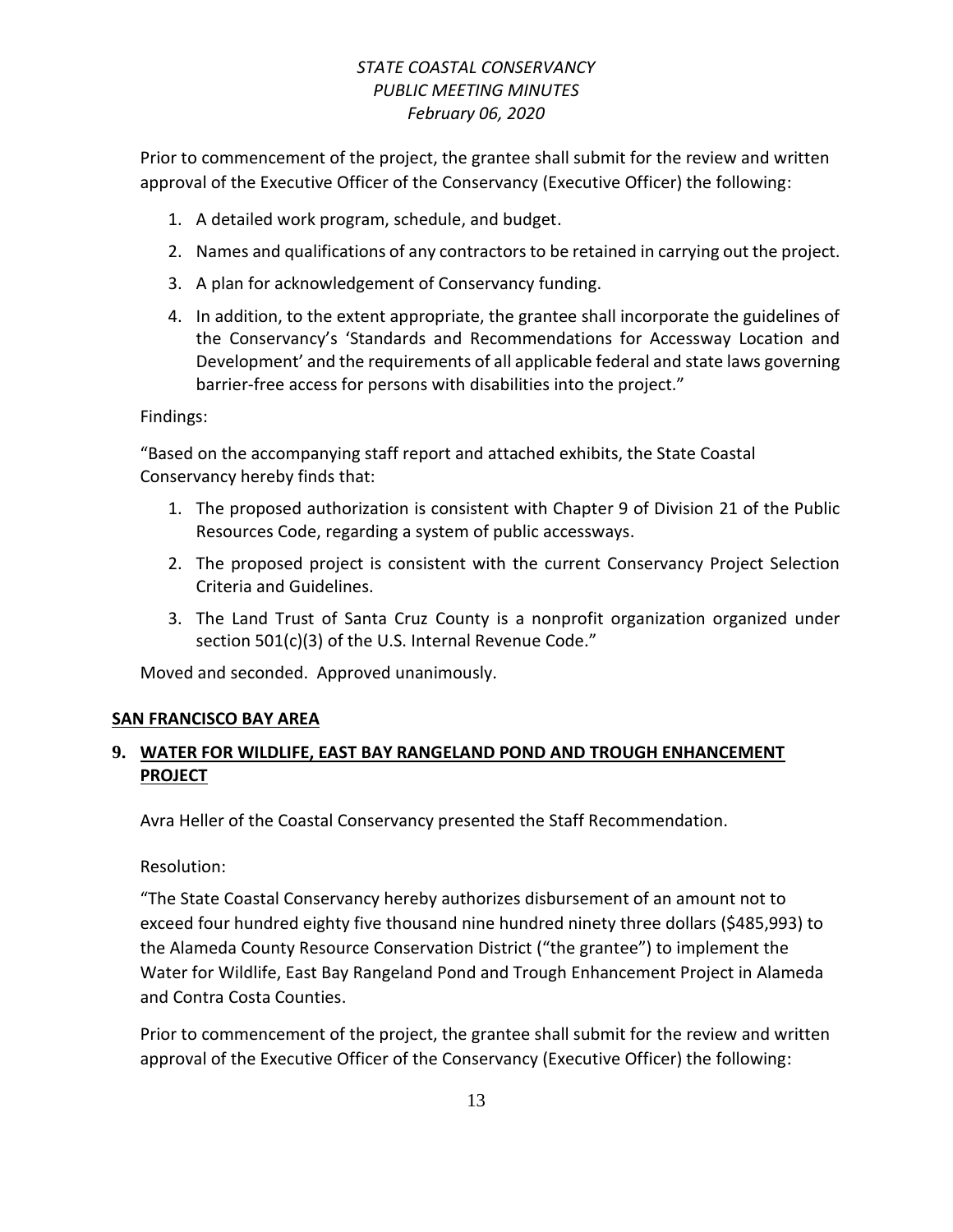- 1. A detailed work program, schedule, and budget.
- 2. Names and qualifications of any contractors to be retained in carrying out the project.
- 3. A plan for acknowledgement of Conservancy funding, and Proposition 1 as the source of that funding.
- 4. Evidence that all permits and approvals required to implement the project have been obtained.
- 5. Evidence that the grantee has entered into agreements sufficient to enable the grantee to implement, operate, and maintain the project."

Findings:

"Based on the accompanying staff report and attached exhibits, the State Coastal Conservancy hereby finds that:

- 1. The proposed authorization is consistent with Chapter 4.5 of Division 21 of the Public Resources Code, regarding the San Francisco Bay Area Conservancy Program.
- 2. The proposed project is consistent with the current Conservancy Project Selection Criteria and Guidelines.
- 3. The Conservancy has independently reviewed and considered the information contained in the following documents pursuant to the California Environmental Quality Act ("CEQA") and attached to this staff recommendation as Exhibits 3 and 4, and finds that the proposed project as designed and mitigated avoids, reduces, or mitigates the potentially-significant environmental effects to a less-than-significant level, and that there is no substantial evidence based on the record as a whole that the project may have a significant effect on the environment, as defined in 14 Cal. Code Regulations Section 15382:
	- a. Final Mitigated Negative Declaration for The Alameda County Voluntary Local Program and associated Mitigation Monitoring and Reporting Program, adopted by the Alameda County Resource Conservation District on August 20, 2012;
	- b. Final Mitigated Negative Declaration for The Contra Costa County Voluntary Local Program and associated Mitigation Monitoring and Reporting Program, adopted by the Contra Costa Resource Conservation District on February 9, 2015."

Moved and seconded. Approved unanimously.

#### **10. REDWOODS RISING-GREATER MILL CREEK WATERSHED RESTORATION**

Shalini Kannan of the Coastal Conservancy presented the Staff Recommendation.

Resolution: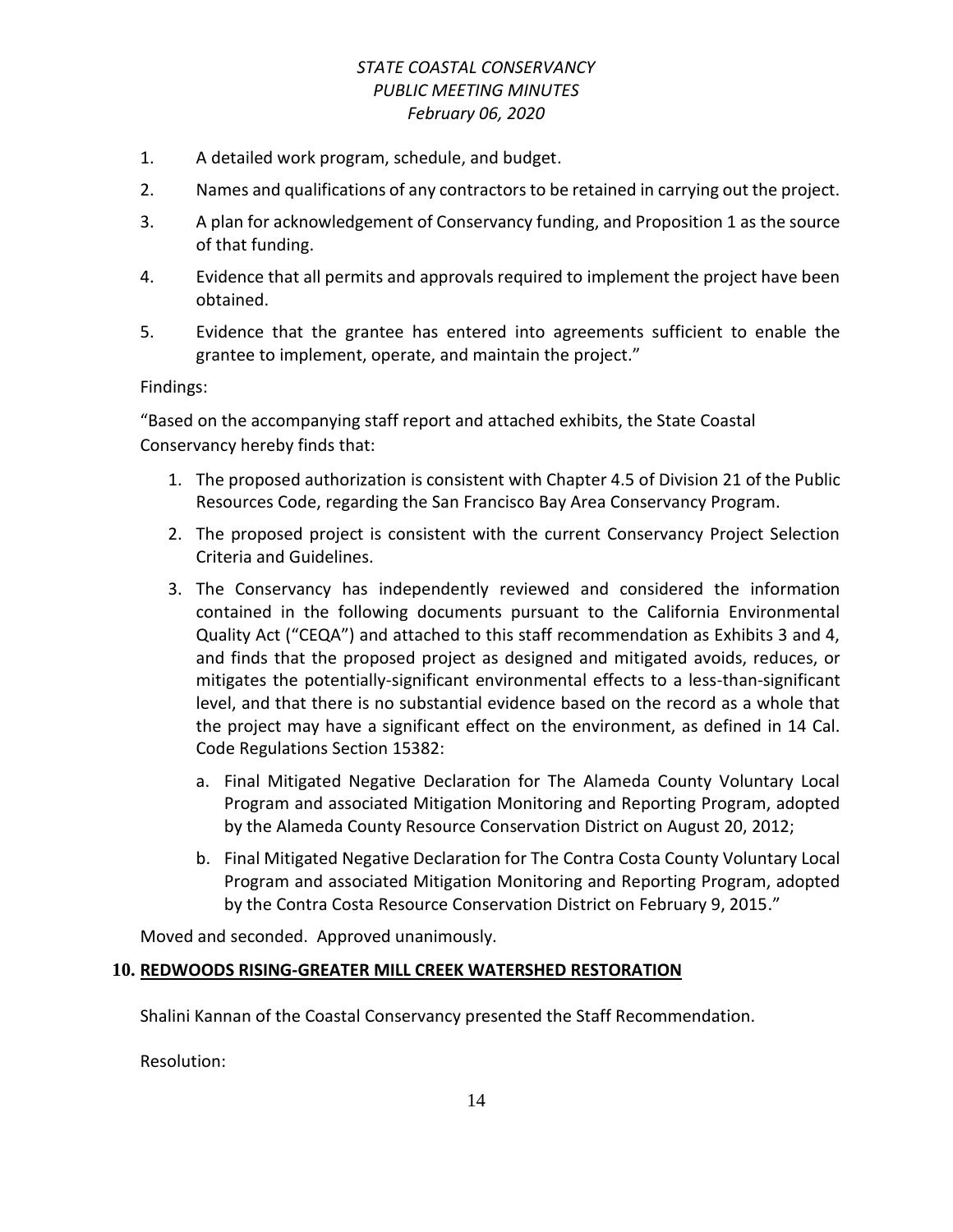"The State Coastal Conservancy hereby authorizes the disbursement of an amount not to exceed five hundred thousand dollars (\$500,000) to the Association of Bay Area Governments ("the grantee") to prepare 60% project designs and permit applications for the Palo Alto Horizontal Levee Pilot Project, adjacent to the Palo Alto Regional Water Quality Control Plant, in the City of Palo Alto in Santa Clara County.

Prior to commencement of the project, the grantee shall submit for the review and written approval of the Executive Officer of the Conservancy (Executive Officer) the following:

- 1. A detailed work program, schedule, and budget.
- 2. Names and qualifications of any contractors to be retained in carrying out the project.
- 3. A plan for acknowledgment of Conservancy funding and Proposition 1 as the source of that funding."

#### Findings:

"Based on the accompanying staff report and attached exhibits, the State Coastal Conservancy hereby finds that:

- 1. The proposed authorization is consistent with Chapter 3 of Division 21 of the Public Resources Code, Section 31111 regarding funding grants to public agencies to undertake planning, and with Chapter 4.5, regarding the San Francisco Bay Area Conservancy Program.
- 2. The proposed project is consistent with the current Conservancy Project Selection Criteria and Guidelines."

Moved and seconded. Approved unanimously.

#### **11. CLOSED SESSION**

Meeting was closed to the public at 11:32 A.M. and re-opened at 11:36 A.M.

During the closed session, the Conservancy received litigation advice from counsel regarding:

Pappas, et al. v. State Coastal Conservancy, et al., Santa Barbara County Superior Court, Case No. 1417388; and

Hollister Ranch Owners' Association v. Becerra, et al., U.S. District Court for the Central District of California, Case No. 2:20-cv-00453.